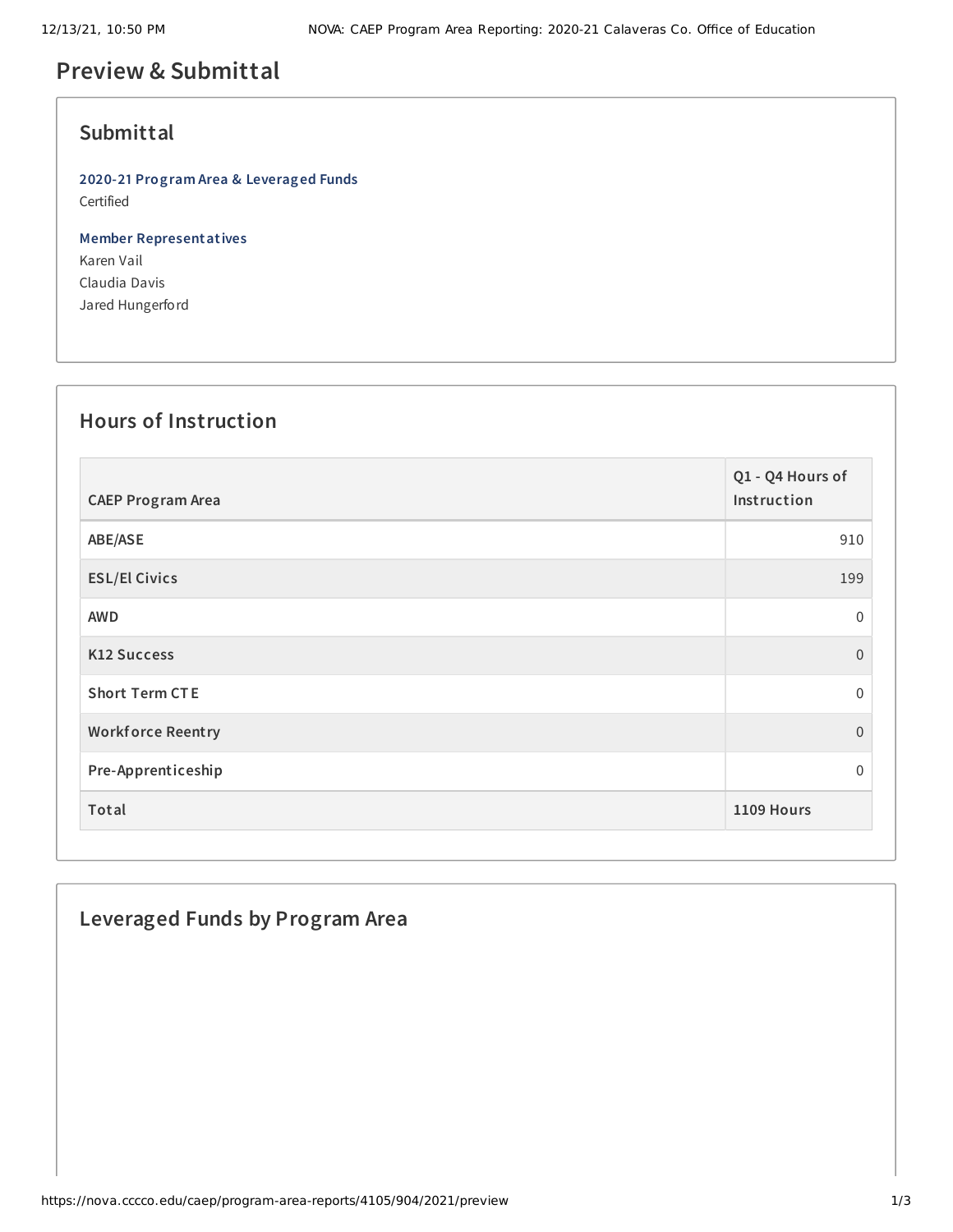| Fund                                         | ABE/ASE  | ESL/El<br>Civics | <b>AWD</b> | K12<br><b>Success</b> | <b>Short</b><br>Term<br><b>CTE</b> | Workforce<br>Reentry | Pre-<br>Apprenticeship | Totals   |
|----------------------------------------------|----------|------------------|------------|-----------------------|------------------------------------|----------------------|------------------------|----------|
| California Adult<br><b>Education Program</b> | \$39,840 | \$8,712          | \$0        | \$0                   | \$0                                | \$0                  | \$0                    | \$48,552 |
| <b>CalWORKs</b>                              | \$0      | \$0              | \$0        | \$0                   | \$0                                | \$0                  | \$0                    | \$0      |
| NonCredit                                    | \$0      | \$0              | \$0        | \$0                   | \$0                                | \$0                  | \$0                    | \$0      |
| <b>Perkins</b>                               | \$0      | \$0              | \$0        | \$0                   | \$0                                | \$0                  | \$0                    | $$0$$    |
| <b>LCFF</b>                                  | \$0      | \$0              | \$0        | \$0                   | \$0                                | \$0                  | \$0                    | \$0      |
| <b>Fees</b>                                  | \$0      | \$0              | \$0        | \$0                   | \$0                                | \$0                  | \$0                    | \$0      |
| K12 Adult Ed Jail<br><b>Funds</b>            | \$0      | \$0              | \$0        | \$0                   | \$0                                | \$0                  | \$0                    | \$0      |
| <b>WIOA II</b>                               | \$0      | \$0              | \$0        | \$0                   | \$0                                | \$0                  | \$0                    | \$0      |
| <b>Contracted Services</b>                   | \$0      | \$0              | \$0        | \$0                   | \$0                                | \$0                  | \$0                    | \$0      |
| Totals                                       | \$39,840 | \$8,712          | \$0        | \$0                   | \$0                                | \$0                  | \$0                    | \$48,552 |

## **Certification**

**50 Delta Sierra Adult Education Alliance (DSAEA) - Primary Contact**

**Dr. Heather Maloy** CAEP Coordinator/Project Director for DSAEA Regional Transitions [hmaloy@deltacollege.edu](mailto:hmaloy@deltacollege.edu)

**Jeff Dundas School For Adult s** Principal [jdundas@stocktonusd.net](mailto:jdundas@stocktonusd.net)

Appro ved by Dr. Heather Maloy

**12/13/2021 02:50 PM PST**